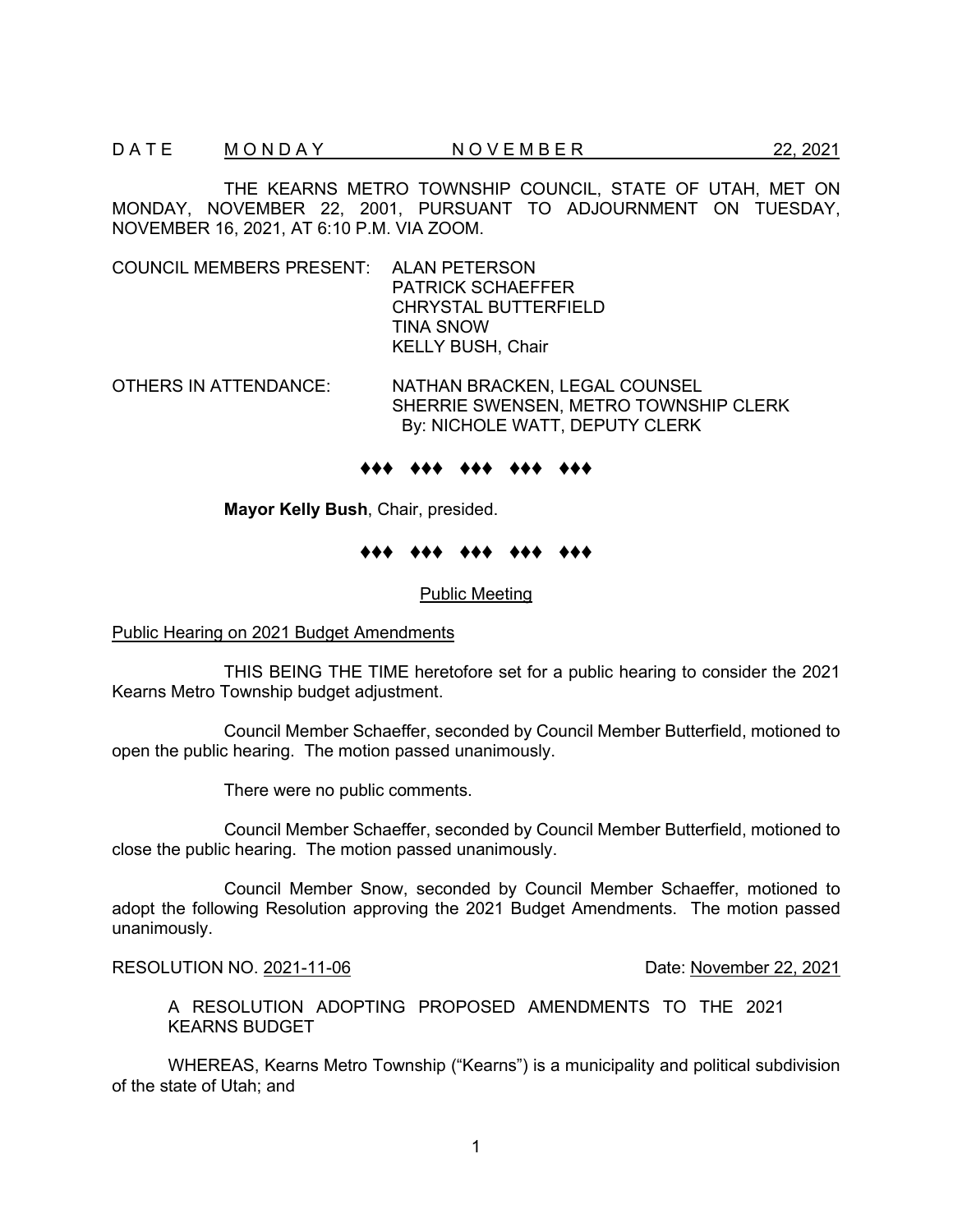WHEREAS, the Kearns Metro Township Council ("Council") adopted a final 2021 budget for Kearns on November 25, 2020; and

WHEREAS, pursuant to Utah Code § 10-6-128, the Council desires to amend the 2021 budget for Kearns; and

WHEREAS, the Council reviewed the attached amendments on November 8, 2021, and voted to hold a public hearing on November 22, 2021 to take public comment on the same; and

WHEREAS, the Council posted notice of the proposed amendments and the public hearing pursuant to Utah Code § 10-6-113; and

WHEREAS, after holding the public hearing and taking public comment on the proposed amendment to the 2021 Kearns Budget, the Council desires to adopt the amendment pursuant to Utah Code § 10-6-128.

NOW, THEREFORE, BE IT RESOLVED as follows:

- 1. The 2021 Kearns Metro Township Budget is amended pursuant to the attached.
- 2. A copy of this resolution and the amendment will be filed with the Kearns Metro Township Recorder.
- 3. This resolution will take effect upon its adoption.

APPROVED and ADOPTED this 22<sup>nd</sup> day of November, 2021.

KEARNS METRO TOWNSHIP COUNCIL

By: /s/ KELLY F. BUSH Mayor

ATTEST

/s/ SHERRIE SWENSEN Clerk/Recorder

# ♦♦♦ ♦♦♦ ♦♦♦ ♦♦♦ ♦♦♦

### Public Hearing on 2022 Kearns Metro Township Budget

Council Member Butterfield, seconded by Council Member Schaeffer, motioned to open the public hearing. The motion passed unanimously.

There were no public comments.

Council Member Butterfield, seconded by Council Member Snow, motioned to close the public hearing. The motion passed unanimously.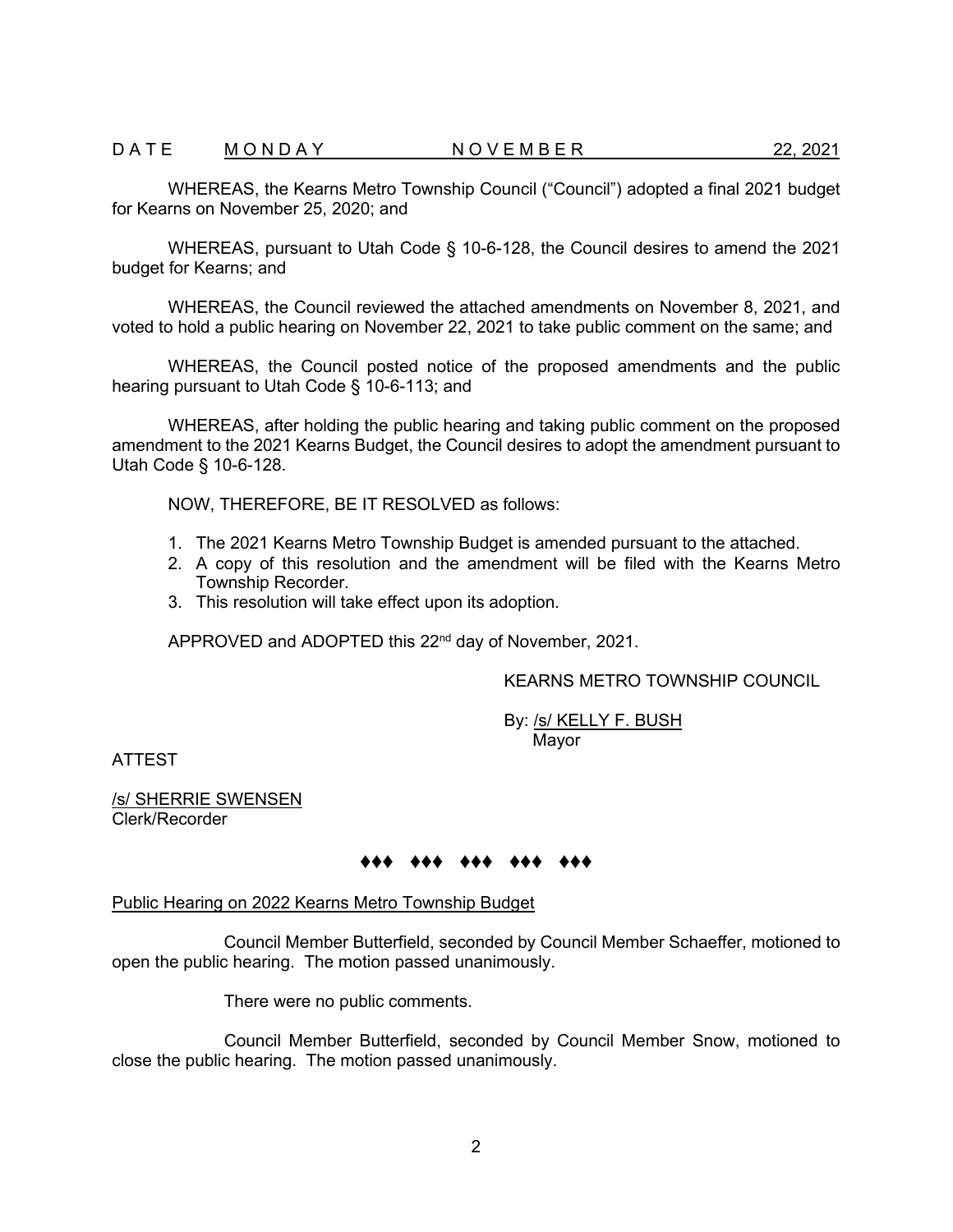**Council Member Schaeffer** asked about 4100.420, Contributions for special events. He wanted to know if next year they have gone to \$60,000.

**Mayor Kelly Bush** stated they agreed to make the community council whole and that is why the budget is back up.

**Council Member Schaeffer** asked about 4100.600; Professional Technical Services.

**Mayor Kelly Bush** stated Professional and Technical Services would be anything for services from a third party. For example, if they needed an administrative law judge. She added for the record that there is a line item called the Beer Fund. That is entered on the administrative budget, and it is actually a tax that comes from the sale of beer in Kearns. The Metro Township doesn't use that money but turns it over to the police department for checkpoints, mental health, and things like that.

Council Member Schaeffer, seconded by Council Member Snow, motioned to adopt the following Resolution approve the 2022 Kearns Metro Township Budget. The motion passed unanimously.

## RESOLUTION NO. 2021-11-05 **Date:** November 22, 2021

A RESOLUTION ADOPTING THE KEARNS METRO TOWNSHIP'S FINAL 2022 BUDGET

# **RECITALS**

WHEREAS, Kearns Metro Township ("Kearns") is a municipality and political subdivision of the state of Utah; and

WHEREAS, on November 8, 2021, Kearns adopted a tentative budget for the 2022 fiscal year; and

WHEREAS, Kearns provided notice pursuant to Utah Code Ann. § 10-6-113 concerning the tentative budget and of the date, time, and place of public hearing on the same; and

WHEREAS, Kearns made said tentative budget available for public inspection for a period of at least ten days prior to the public hearing in accordance with Utah Code Ann. § 10-6-112; and

WHEREAS, on November 22, 2021 at 6:00 p.m., Kearns held said public hearing on said tentative budget in accordance with Utah Code Ann. § 10-6-114.

NOW, THEREFORE, BE IT RESOLVED as follows: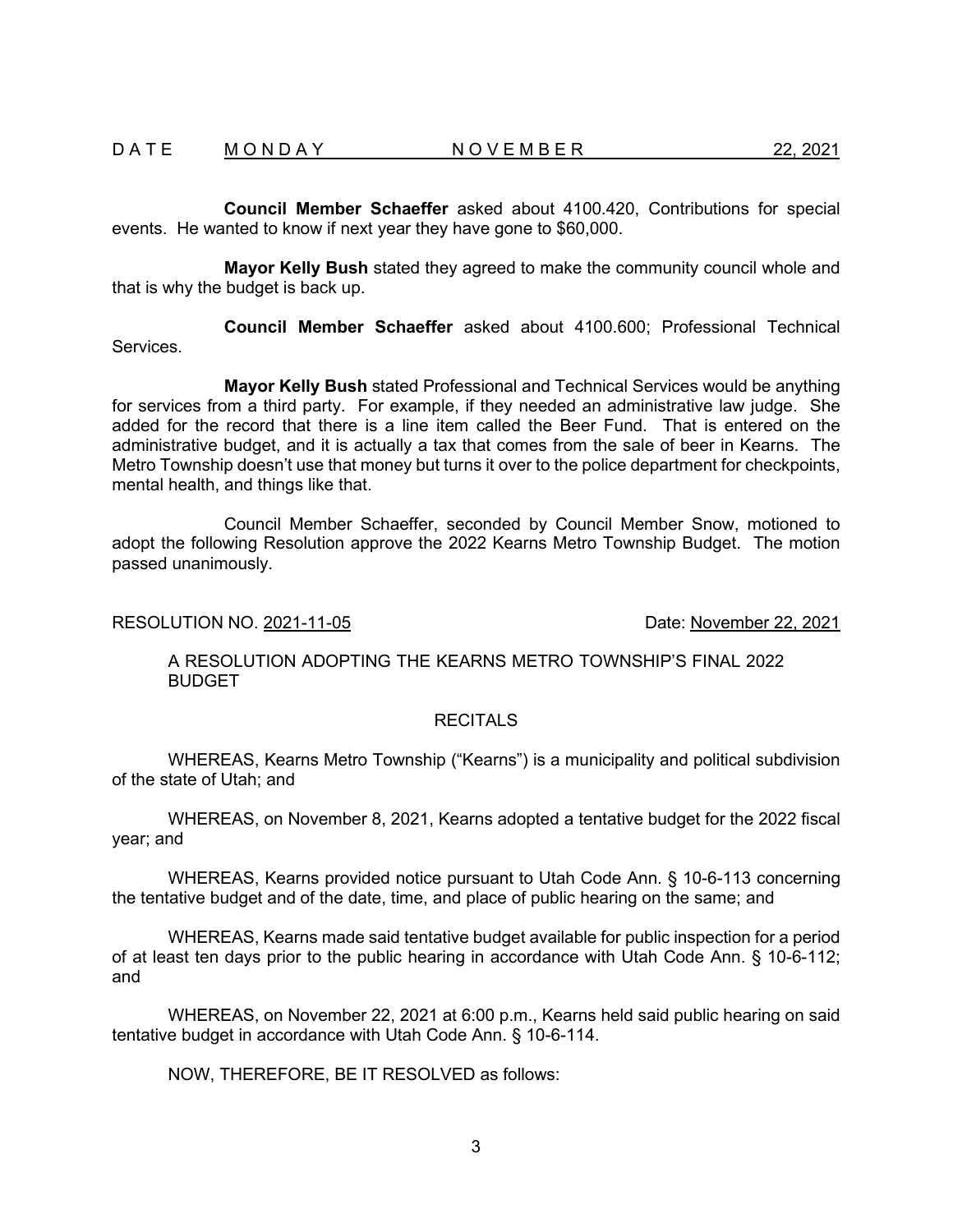## D A T E M O N D A Y  $N$  O V E M B E R 22, 2021

- 1. That the tentative budget adopted on November 8, 2021, as amended (if amended) and attached hereto, be and hereby is adopted as the Final Budget of Kearns for the 2021 fiscal year.
- 2. The Kearns budget officer is directed and authorized to file the final budget with the Utah State Auditor within 30 days of the date of this resolution pursuant to Utah Code § 10-6-118(2).
- 3. This resolution shall take effect upon its adoption

APPROVED and ADOPTED this 22nd day of November, 2021.

KEARNS METRO TOWNSHIP COUNCIL

By: /s/ KELLY F. BUSH Mayor

ATTEST

/s/ SHERRIE SWENSEN Clerk/Recorder

# ♦♦♦ ♦♦♦ ♦♦♦ ♦♦♦ ♦♦♦

## Adopt 2022 Fee Schedule

**Mayor Kelly Bush** stated she and Mr. Nathan Bracken, legal counsel, have only recently received the fee schedule and have not had time to look at it thoroughly. She suggested pushing this item to January.

**Mr. Nathan Bracken** stated the fees are a question for the Council and not a legal question. He agreed it would be fine to wait another month, which is what they did last year.

### ♦♦♦ ♦♦♦ ♦♦♦ ♦♦♦ ♦♦♦

THERE BEING NO FURTHER BUSINESS to come before the Council at this time, the meeting was adjourned.

> SHERRIE SWENSEN METRO TOWNSHIP CLERK

By \_\_\_\_\_\_\_\_\_\_\_\_\_\_\_\_\_\_\_\_\_\_\_\_\_\_\_\_\_\_\_\_

Deputy Clerk

 $\overline{\phantom{a}}$  , where  $\overline{\phantom{a}}$  , where  $\overline{\phantom{a}}$  , where  $\overline{\phantom{a}}$  , we have  $\overline{\phantom{a}}$ CHAIR, KEARNS METRO TOWNSHIP